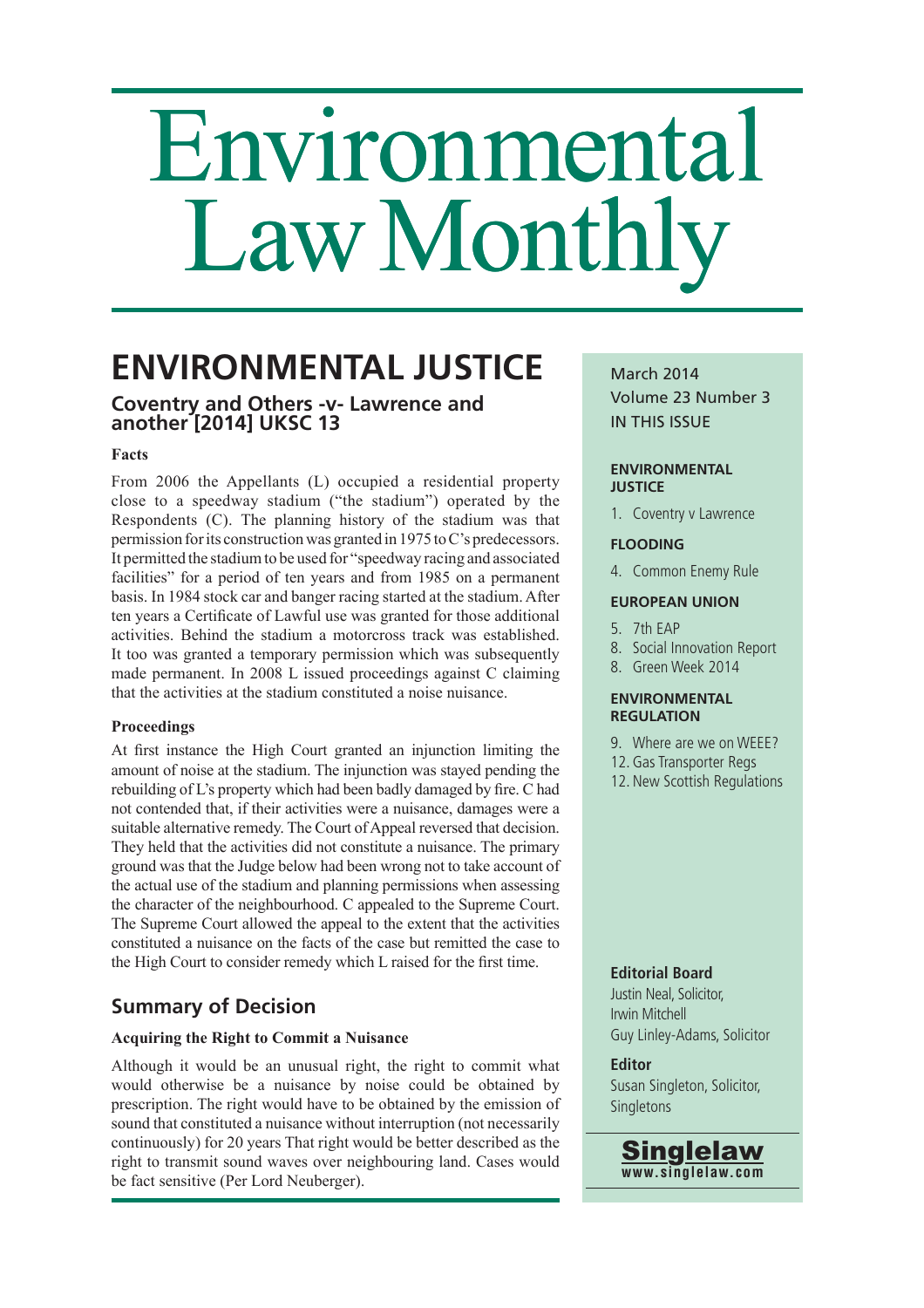| <b>Coming to</b><br>a Nuisance                                 | It is no defence to allege that the complainant "came to the nuisance".<br>However, where a Claimant changes the use of the relevant land after the<br>activity complained of has been established it is arguable that no claim in<br>nuisance will lie. That would probably be limited to cases where (1) it is the<br>senses that are affected by the activity, (2) the activity was not a nuisance<br>before the Claimant changed the use of his land, (3) the activity is a reasonable<br>and lawful use of the land $(4)$ which is carried out in a reasonable way and $(5)$<br>it causes no greater nuisance than when the Claimant first changed the use if<br>his land (Per Lord Neuberger).                                                                                                                 |
|----------------------------------------------------------------|----------------------------------------------------------------------------------------------------------------------------------------------------------------------------------------------------------------------------------------------------------------------------------------------------------------------------------------------------------------------------------------------------------------------------------------------------------------------------------------------------------------------------------------------------------------------------------------------------------------------------------------------------------------------------------------------------------------------------------------------------------------------------------------------------------------------|
| Reliance on the<br><b>Defendant's Own</b><br><b>Activities</b> | A Defendant to a claim in nuisance can only rely on his own activities in<br>relation to the land as being part of the local character to the extent that they<br>are, themselves, not a nuisance. That may result in a degree of circularity in<br>that a Court would have to consider to what extent an activity is a nuisance<br>before disregarding it (Per Lord Neuberger).                                                                                                                                                                                                                                                                                                                                                                                                                                     |
| <b>The Effect</b><br>of Planning<br><b>Permission</b>          | It remains the case that the grant of planning permission does not override<br>the private law rights of parties relating to nuisance. However, the fact of<br>planning permission could be of some relevance in nuisance cases, such as<br>where the permission restricted the times during which activities could be<br>undertaken (Per Lord Neuberger).                                                                                                                                                                                                                                                                                                                                                                                                                                                           |
| <b>Remedy</b>                                                  | There should be no restriction on the Court's discretion as to the award<br>of damages instead of an injunction; the test in Shelfer -v- City of London<br>Electric Lighting Co [1895] 1 Ch 287 ("Shelfer") should not be slavishly<br>followed. Further, the grant of planning permission may be of relevance when<br>considering whether the activity is of public benefit and should be met with an<br>award of damages rather than prevented by injunction. Other factors such as<br>loss of jobs or the number of Claimants affected will require consideration It<br>is arguable that damages should not be limited to the reduction in value of the<br>land and could be related to the benefit to the Defendant (Per Lord Neuberger).<br>An award of General Damages might be appropriate (Per Lord Clarke). |
|                                                                | Shelfer is out of date and there is much to be said for saying that ordinarily<br>damages should be awarded for nuisance and as a matter of principle in cases<br>where there is planning permission for the activity complained of (Lord<br>Sumption). Planning permission may well be relevant on the question remedy.<br>Caution should be taken in making too direct a comparison with rights to light<br>cases which generally provide drastic alternatives (Lord Carnwath).                                                                                                                                                                                                                                                                                                                                    |
| <b>Commentary</b>                                              | The majority of the principles set out in the judgment do not make dramatic<br>reading in terms of changes in the law. Rather they represent welcome<br>clarification. Although the possibility of acquiring a "right to transmit sound<br>waves" is acquirable by prescription there will be practical difficulties in doing<br>so. For example, establishing the level of noise for the required period without<br>interruption will be a significant challenge. Lord Neuberger's suggested tests<br>for reliance on activities by a Defendant to which the Claimant has come<br>represent a workable and common sense approach.                                                                                                                                                                                   |
|                                                                | Although there may be circular arguments involved, the affirmation<br>that a Defendant cannot rely on his own nuisance when considering the<br>characteristics of the neighbourhood is welcome. The Court of Appeal had<br>suggested that activities which were in breach of planning permission could<br>not be relied on as being unlawful; however, it is difficult to see why activities<br>which were unlawful by way of being a nuisance should be any different. The<br>Supreme Court has restored common sense. Indeed, as Lord Neuberger stated,                                                                                                                                                                                                                                                            |